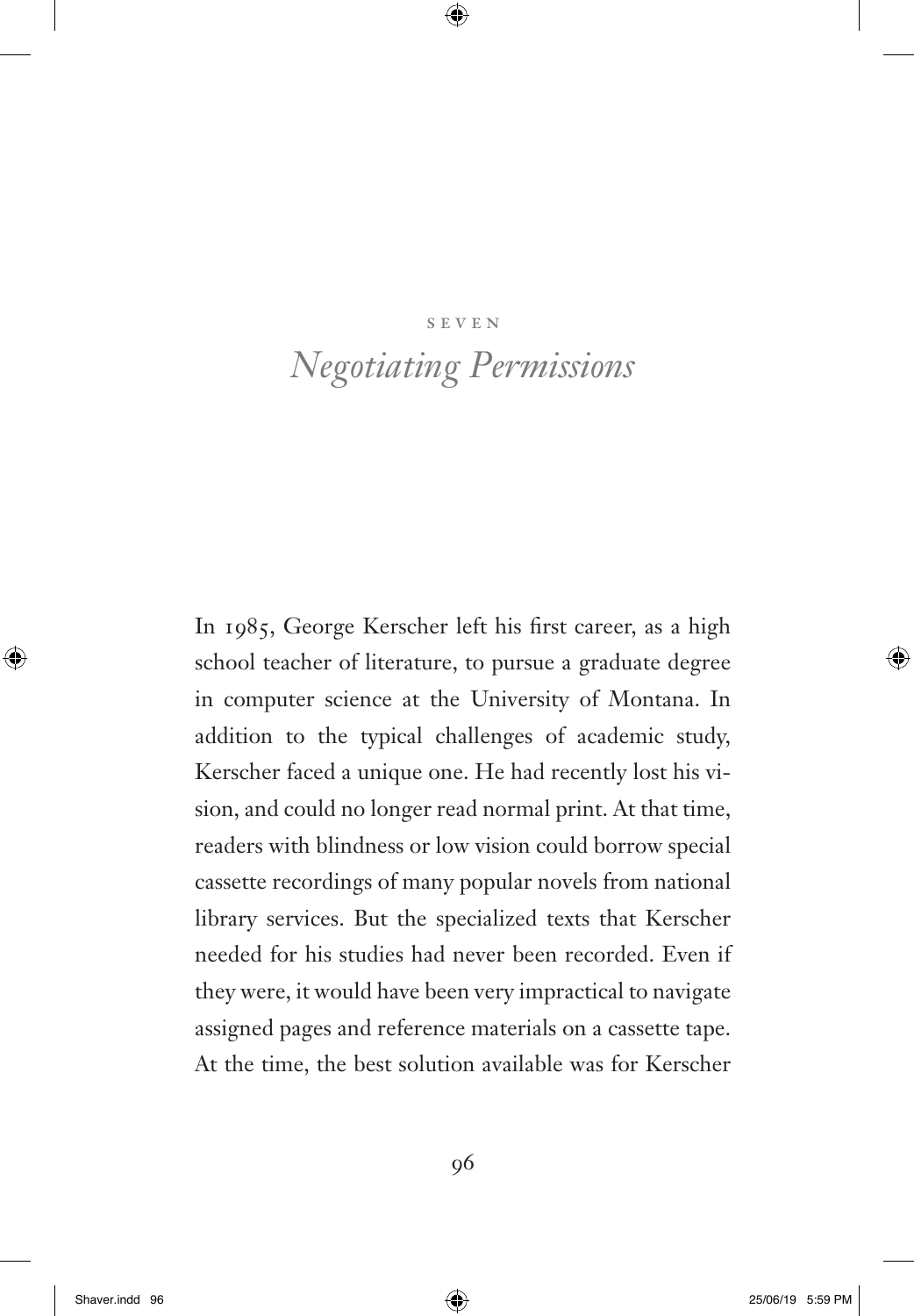to hire an assistant to personally read the required materials aloud to him.

When Kerscher happened to meet the author of one of his computer science books, however, it occurred to him to ask if the digital file was available. Inspired, he soon wrote to several computer science publishers, requesting files and copyright permission to adapt their books for readers with disabilities. Kerscher spent weeks creating software that would convert the text files into a variety of accessible file formats. Readers requiring large print could easily adjust the font sizes. Those familiar with braille could read the books via a refreshable braille machine, or print a paper copy at home using a special printer. Users of Kurzweil text-to-speech reading machines, first sold in 1976, could listen to an automated audio performance. Realizing that many others like him could benefit from this type of service, Kerscher launched Computerized Books for the Blind and Print Disabled in 1988. "I was trying to reach people who were blind and physically handicapped," Kerscher explains, "but also include people who could not read standard print because of dyslexia or some other learning disability." The enterprise was never formally incorporated as either a forprofit or non-profit organization. "It was just me, in my basement." In those pre-Internet days, Kerscher received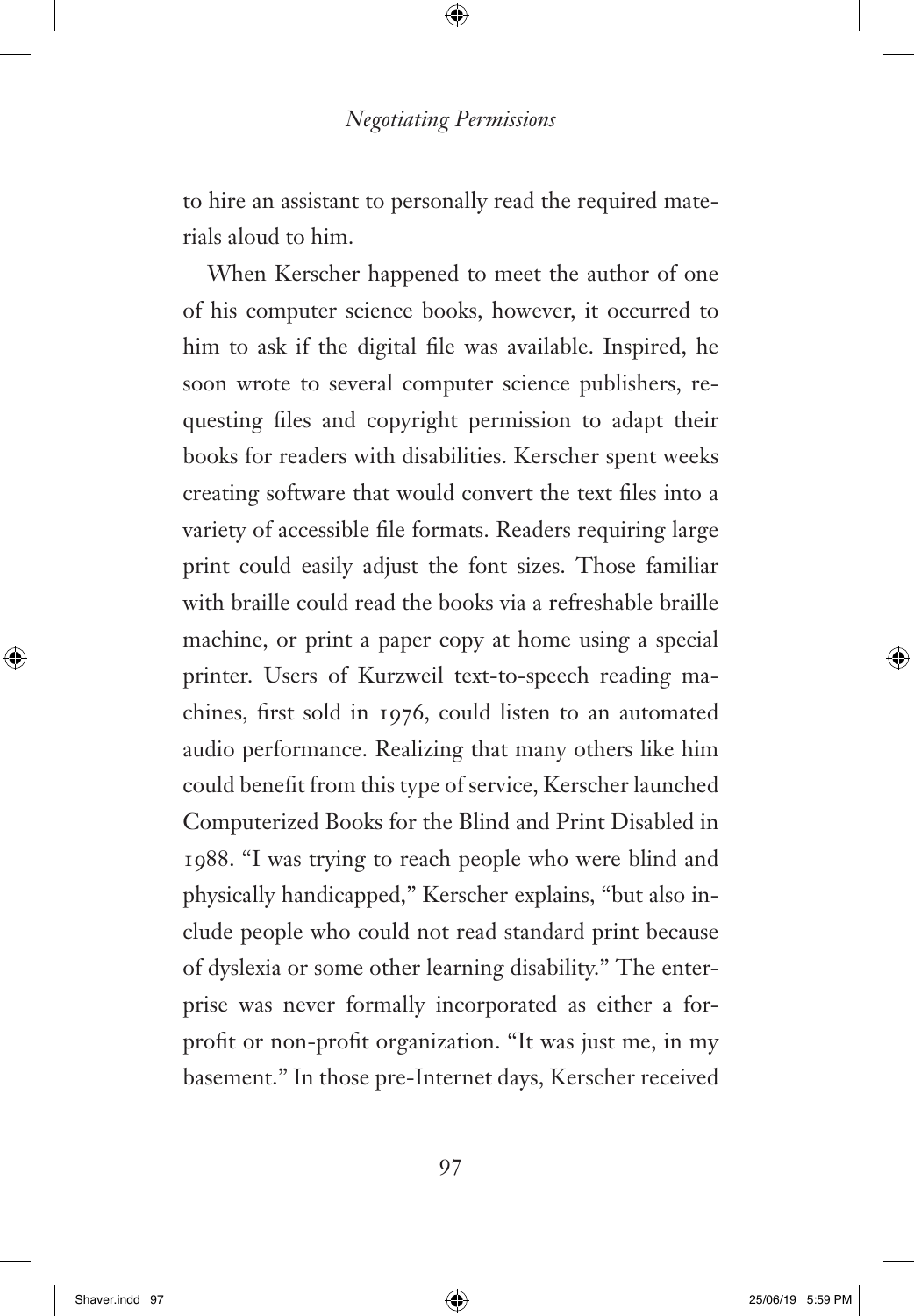book files on floppy disks, and mailed the converted files to other print-disabled readers. "I was shipping all over the world on diskette."

As in many other fields, the introduction of software allowed for a dramatic increase in productivity. Earlier services had to carefully pick and choose their titles, because each audio recording required many hours of volunteer labor to make them accessible. Kerscher's software accomplished this in just five seconds. For the first time, it became practical to convert entire catalogs of printed material into accessible formats. "At Microsoft Press, there was a woman in the publishing department whose father was blind," Kerscher recalls. "Every time they came out with a new book, she would put the book in a box, along with the diskettes, and ship it to me. As soon as I got that box, I processed the files."

## Seeking Copyright Permissions

Kerscher's practice of requesting written permission from publishers was not strictly necessary, under *Sony Corporation of America v. Universal City Studios, Inc.,* a Supreme Court decision issued in 1984. Movie and television producers had argued that home users of Betamax, an early VCR technology, were committing copyright infringement by recording programs without their permission.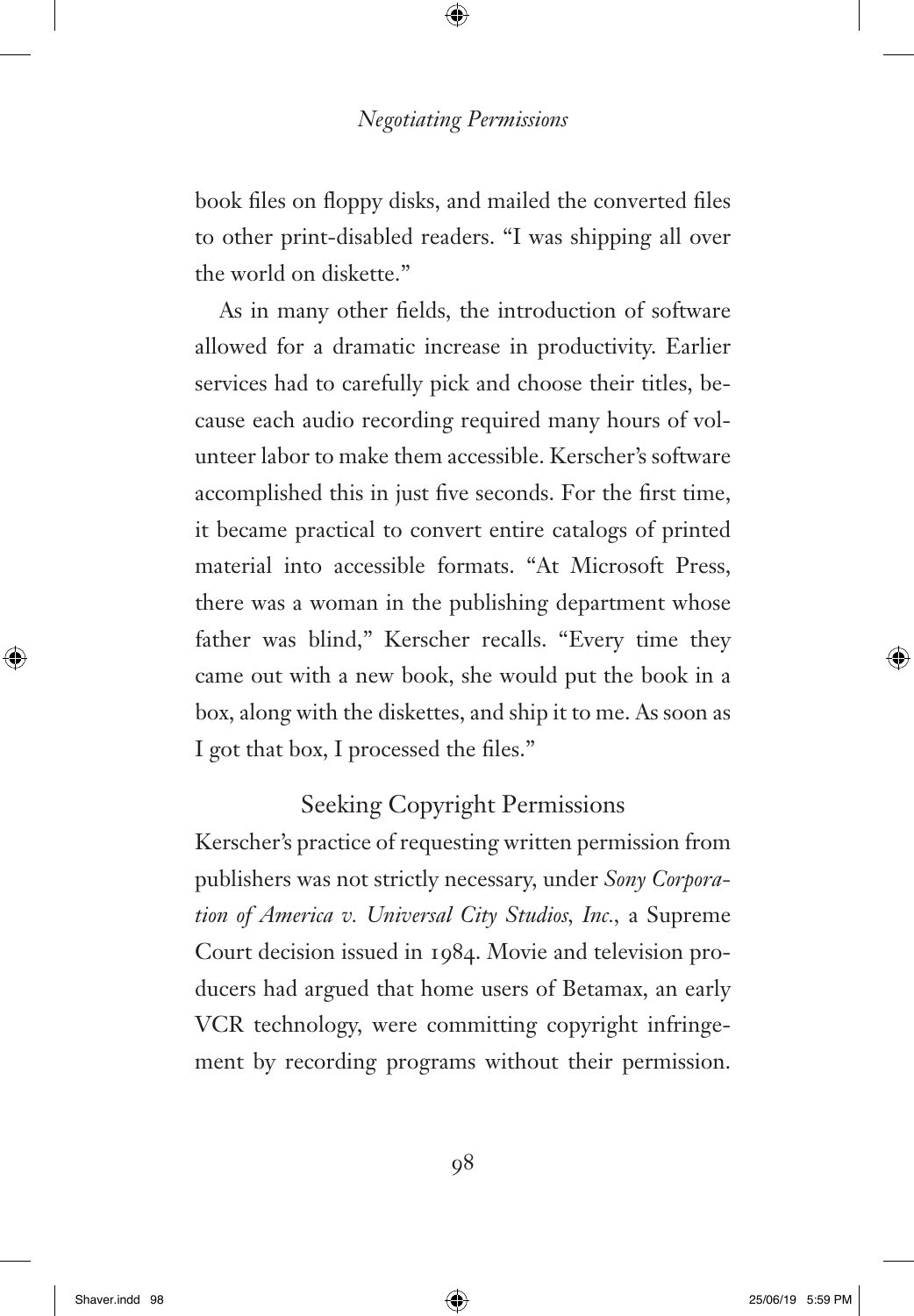Sony narrowly won that case, with the Court holding that personal recording for time-shifting purposes was permitted under the fair use doctrine. Another court would almost certainly have applied the same logic to approve format-shifting by a print-disabled reader. Indeed, a footnote in *Sony* recalled that a House committee report had once identified "making a copy of a copyrighted work for the convenience of a blind person" as a prime example of fair use. Kerscher wanted to go further, however, making not just one personal copy but also distributing multiple copies to other print-disabled readers. This too would likely have been deemed fair use, but requesting permission avoided any possibility of dispute. Copyright law aside, Kerscher also needed publishers' assistance to access digital files; in those days, e-books were not yet sold, and scanning technology was still in its infancy.

Requesting copyright permission from publishers was also a well-established practice in the field. Recording for the Blind, an older and larger organization, began its practice of obtaining permission for each title before the Sony precedent was set. Although publishers were generally willing, the process of obtaining copyright permissions was very time consuming. "There were 10 to 20 people employed in this department, establishing the relationships with publishers," Kerscher recalls. "Somebody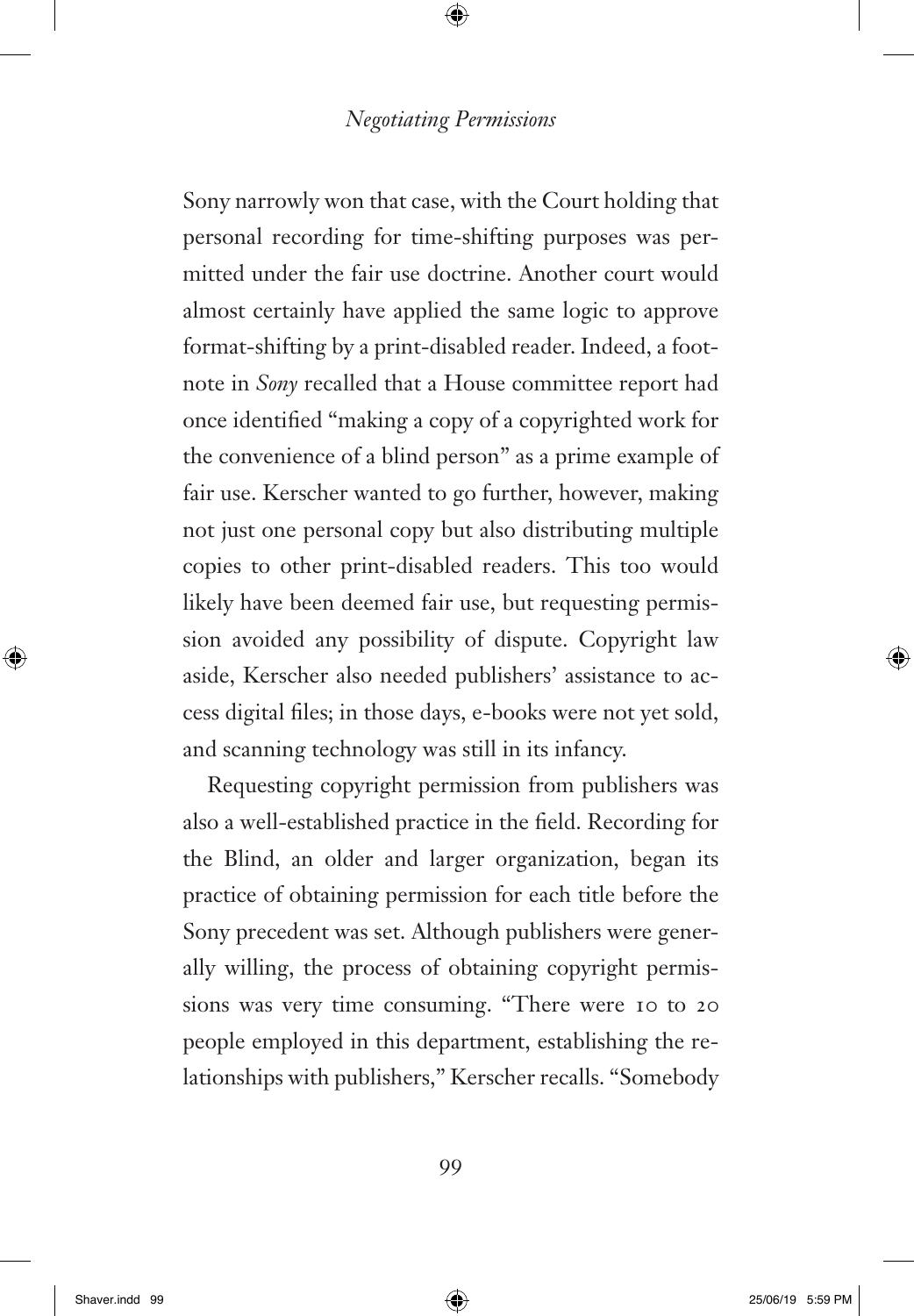with the publisher leaves and somebody new comes in, and they are like, 'What do you want this for?' " Not every publisher would respond; those that did typically required multiple follow-up calls. "The copyright license for accessibility is a non-revenue generating activity," Kerscher points out. "If you have two stacks of stuff on your desk and this stack brings in money and this stack does not bring in money, which stack is your boss going to have you work on first?"

Granting copyright permissions can also cost publishers money. Soliciting legal advice on a proposed charitable license can easily cost hundreds of dollars. The lawyer may even recommend an expensive review of each author's contract, to ensure the publisher has the authority to grant the permission. Publishers may also feel obligated to verify that the organization or person contacting them with a request is truly who they say they are. Even dealing with a large, trusted organization takes time and resources. Dealing with many individual requests from smaller organizations is considerably more difficult.

Seeking permission on a title-by-title basis, Kerscher says: "That would have been a show-stopper right there" for a small operation. Recognizing the potential scale his software could enable, Kerscher purposefully requested broader licenses. "I tried to get blanket copyright releases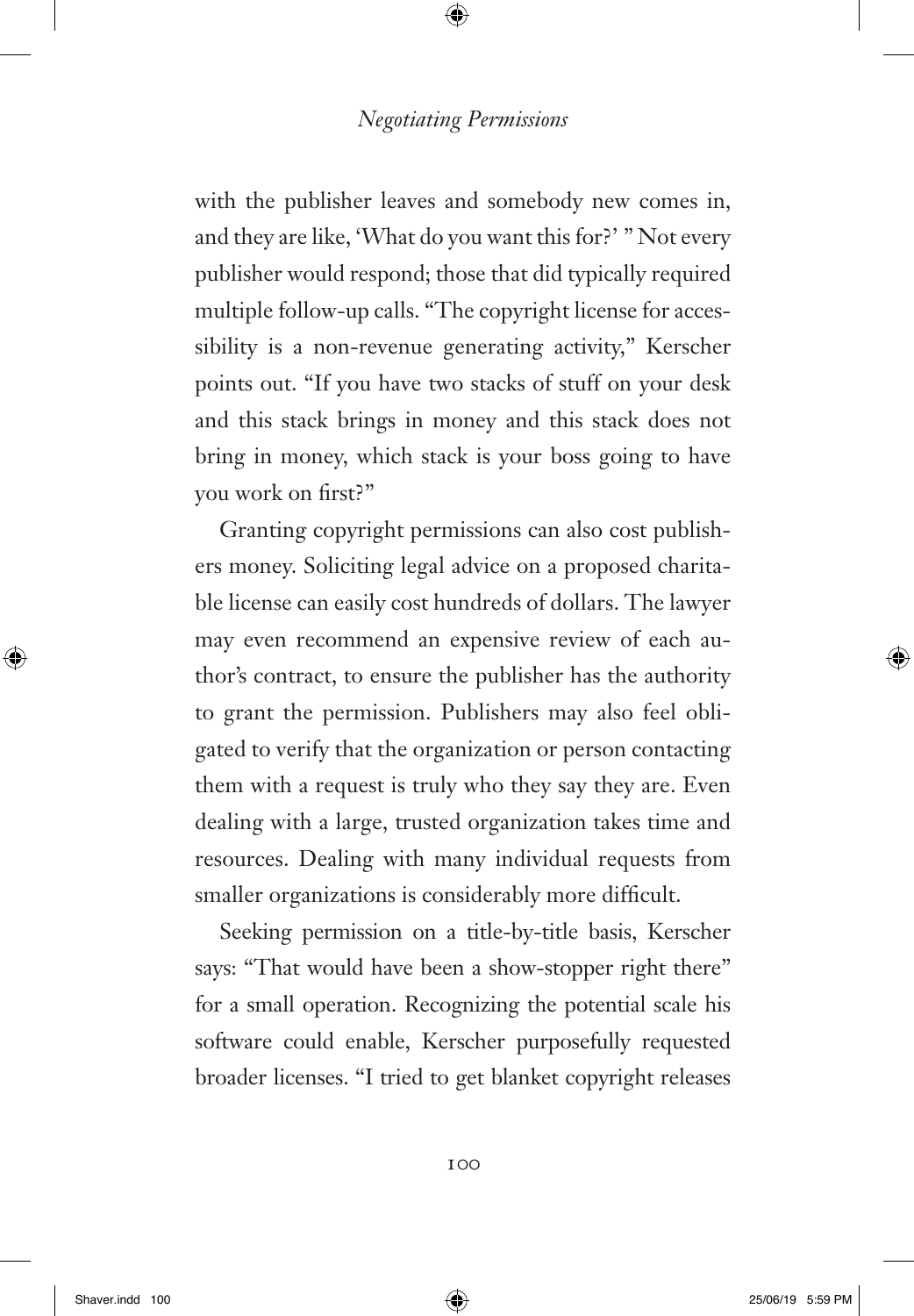for everything the publisher had." Many publishers obliged. Kerscher only ever worked with around two dozen publishers. That was enough, however, to secure all the books needed for his education in computer science. Thanks in part to the easy availability of accessible learning materials, computer programming became a leading area of employment for men and women with vision impairments.

## The Chafee Amendment

In 1996, several national blind advocacy groups collaborated to push forward legislation to ease the laborious process of securing permissions. The bill amended copyright law to clarify that no permission was required from authors or publishers to convert books into accessible formats for print-disabled readers. Recorded as Section 121 of the U.S. Copyright Code, the law is commonly referred to as the Chafee Amendment, in honor of a senator influential to its passage. Organizations serving blind readers gained the ability to include titles without publisher permission. Publishers were also protected against the possibility of suits by authors.

A new nonprofit organization named Benetech emerged to take advantage of this new possibility at greater scale. To advance this work, Jim Fruchterman, founder and CEO, personally developed one of the earliest digital scanners.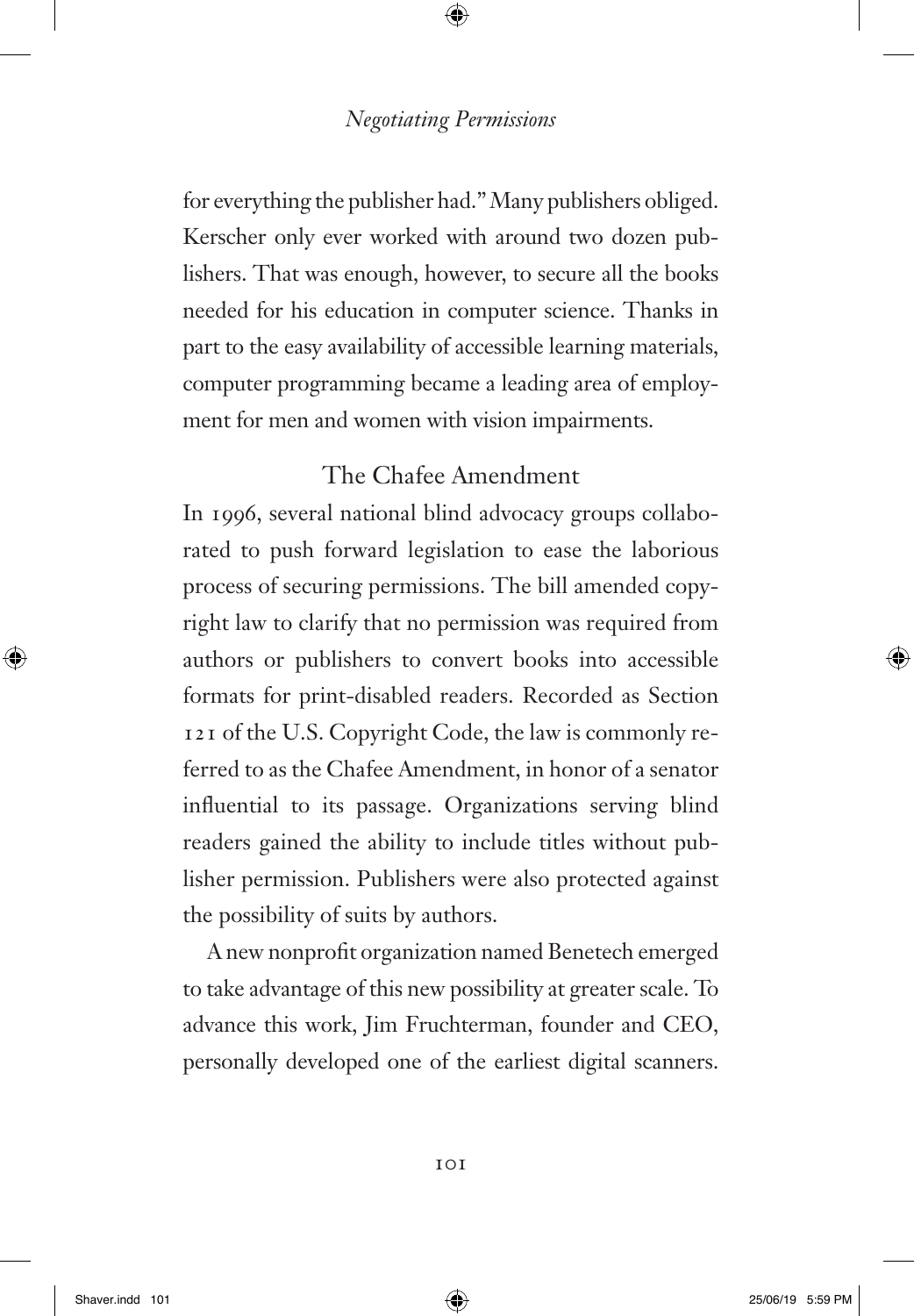Benetech would purchase an ordinary print copy and "chop" the spine off to enable scanning. The chopping machine, still in use today, resembles a weaving loom, with a mechanical crank to force a guillotine blade through all the pages. This removes the binding and frees the pages so they can pass through a scanner. Today's rapid-feed digital scanners zip through pages as quickly as a topspeed printer. Optical character recognition software then quickly converts the scanned pages into a searchable PDF. The digital file goes to proofreaders in India, who adjust metadata to capture headings and write descriptions of the accompanying images. The loose pages are wrapped in rubber bands and held on a bookshelf, in case a missing page is identified during proofreading. The finished files are made available through the Internet.

Freed from the slow and expensive process of obtaining permissions, Benetech quickly amassed the world's largest collection of books in accessible formats, available through a digital library called Bookshare. The Library of Congress typically produces two thousand audio recordings per year for readers with low-vision, especially the elderly. At its highest point, Recording for the Blind and Dyslexic produced seven thousand titles in a year. Benetech's Bookshare service now has close to six hundred thousand titles in its digital library. Each book is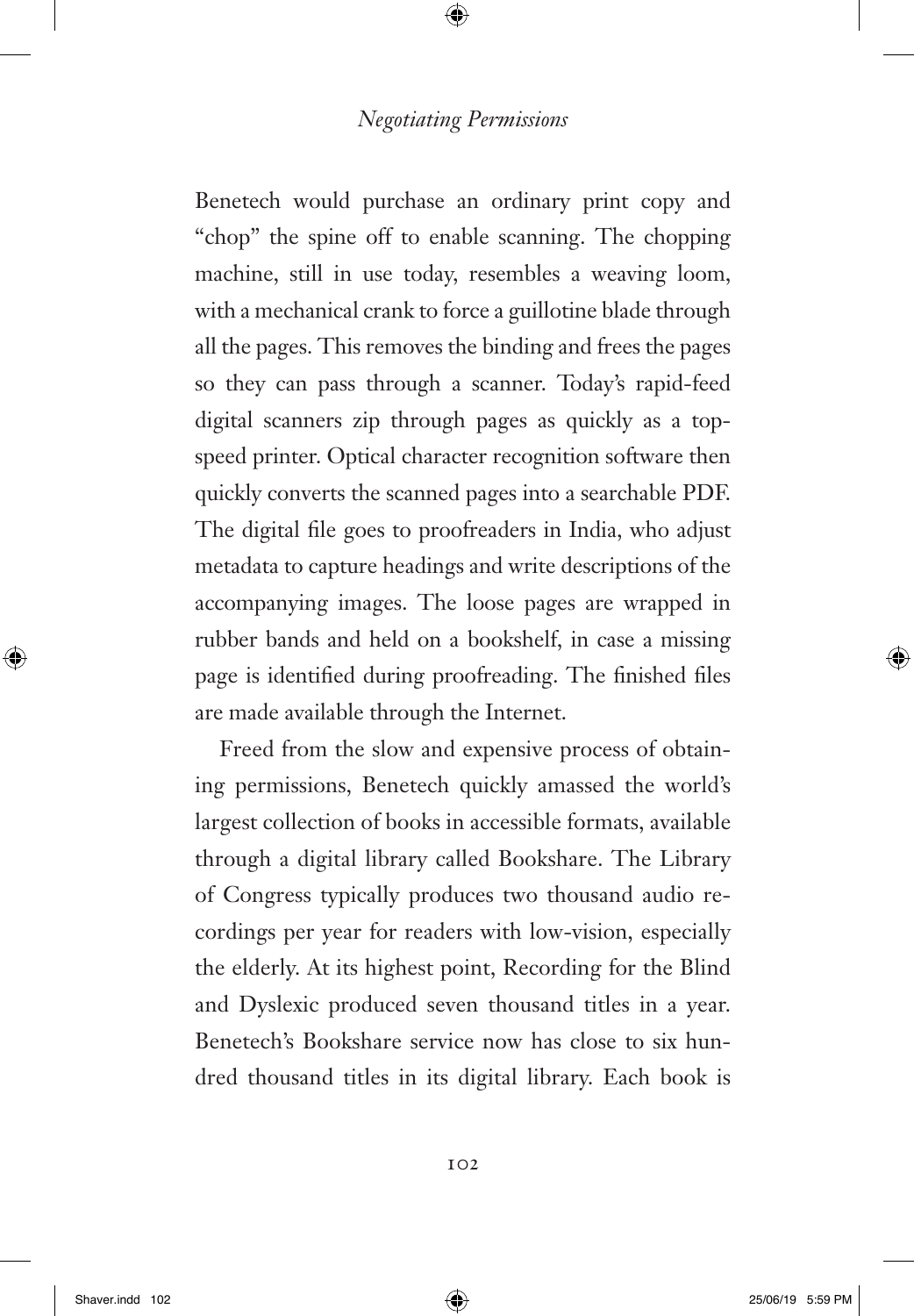available as a digital file in DAISY format. Developed specifically for print-disabled readers, DAISY text can be rendered in large-print, played aloud via text-to-voice, or transferred into braille. Readers with print disabilities can obtain access privileges to the Bookshare digital library in exchange for a fee, often paid by their university or public library.

As publishers gained comfort with Benetech's approach and e-books more generally, many of them came on as partners. HarperCollins signed a partnership agreement in 2005, and a few years later was sending Benetech the e-pub files for thousands of new titles each year. Even though it is not legally required, Benetech continues to follow the permissions route wherever possible. Receiving e-pub files directly from a partnering publisher is dramatically more cost-efficient than having to purchase, chop, and scan printed copies. While establishing partnerships and signing contracts with publishers remains "transactionally expensive," in Fruchterman's words, Benetech gets significant funding from the U.S. Department of Education. When a student needs a book for school and the publisher declines or ignores the permission request, Benetech still falls back on its chop-and-scan technology, protected by the Chafee Amendment. "We have never been sued," Fruchterman says, "but we have been threatened."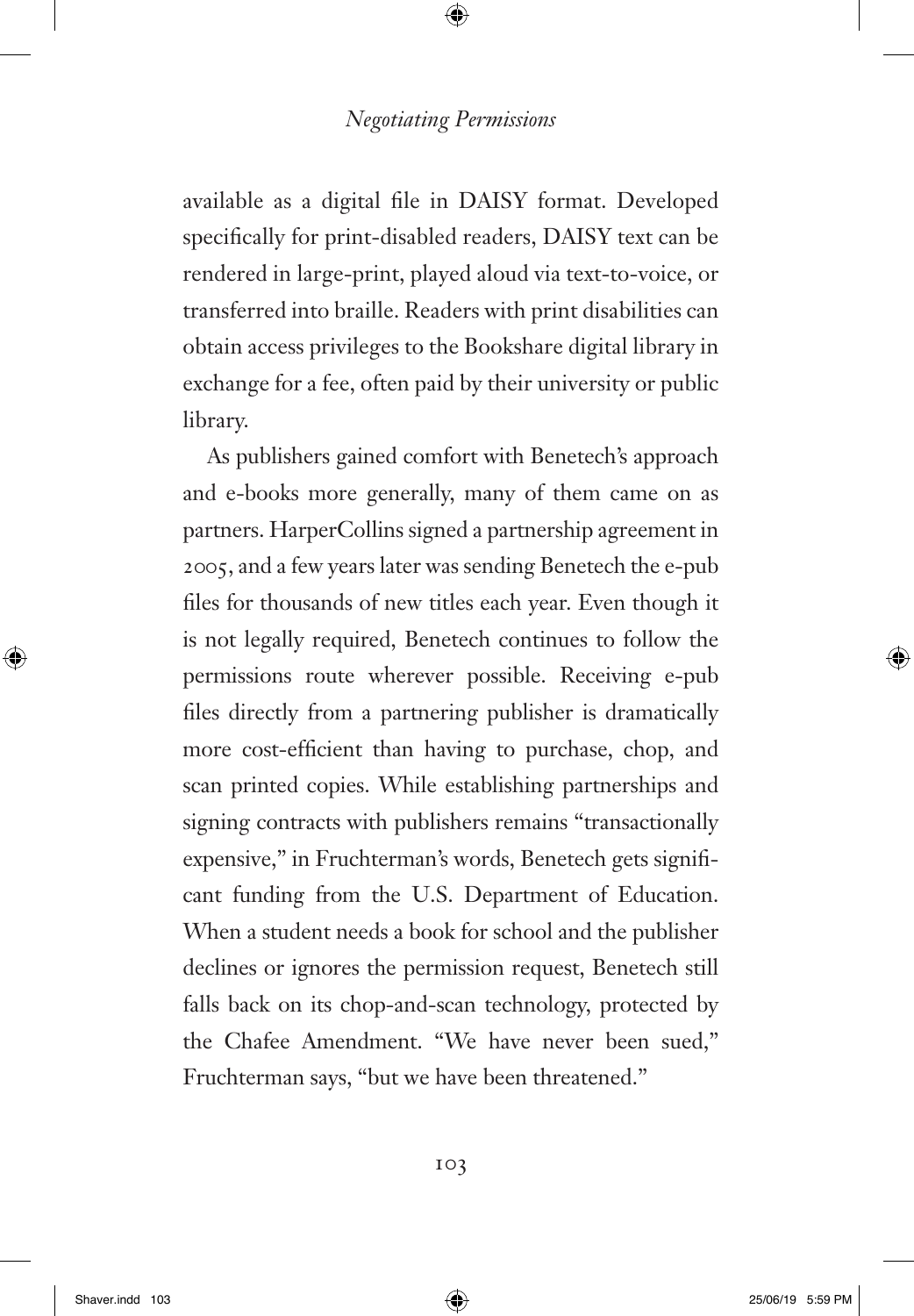## International Copyright Solutions

While the Chafee Amendment created immense new opportunities for organizations like Benetech, the law also had its limits. As an act of the U.S. Congress, the Chafee Amendment applied only to activities conducted within the United States. Around 2000, Recording for the Blind and Dyslexic took the decision to end its distribution to Canada, leaving print-disabled readers there without service. "They decided it was a legal risk," Kerscher explains. "I was in the room when the lawyer gave the advice that they should stop distribution." Kerscher was furious that the organization was abandoning readers who depended on it. "I said, just continue what you're doing, nobody will say anything, it will fly under the radar. Nobody was challenging it." Still, he acknowledges, a lawsuit might have gone either way, because Chafee did not securely create a right to distribute internationally.

For many years, Benetech also limited Bookshare's international reach. Fruchterman explains, "the legal constraints of copyright law being a national thing stopped us from serving the world from the inception." Benetech has developed a variety of technological tools to serve social needs, such as software to enable more secure communication between human rights defenders. "Every other project we'd ever done, international users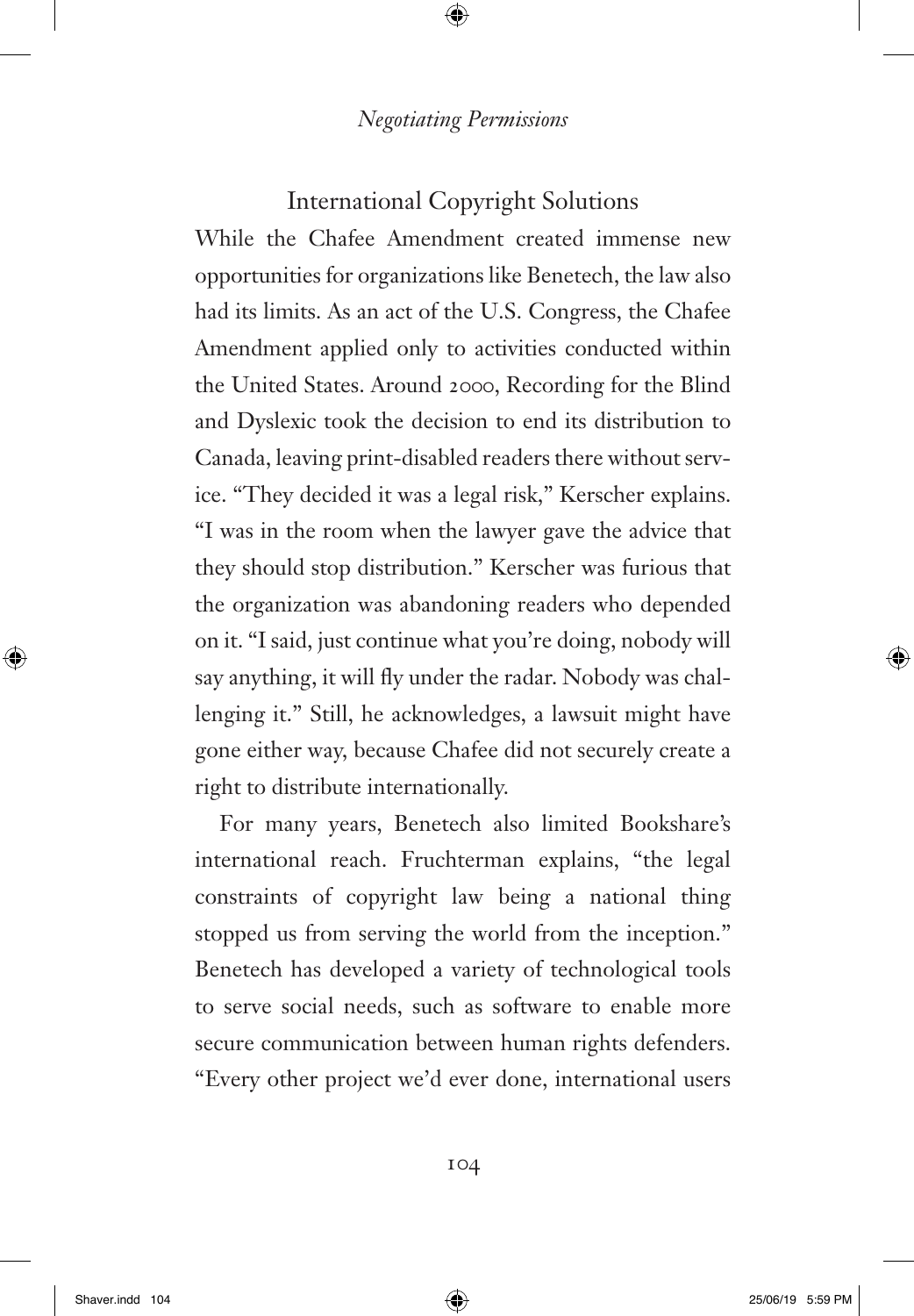were half of our base within a few years," Fruchterman noted. "Bookshare was the exception, because the Chafee Amendment stops at the water's edge. People called and we could not help them."

Slowly, the organization developed workarounds to be able to serve overseas patrons. One approach was to secure global distribution rights from publishers when signing partnership agreements. Most publishers sign on globally. "The other way was to work on replicating the regime that made Bookshare possible in the United States, to make that an international norm." This effort proved much more difficult than the original passage of the domestic legislation.

Blind groups spent years lobbying for an international treaty at the World Intellectual Property Organization. The goal was to call upon more countries to create legal space for efforts to serve print-disabled readers. The American Federation for the Blind and other groups led the effort. They were amply supported by other NGOs and developing-country governments that saw this as the first step in a larger process of reforming international copyright law to facilitate library and education efforts. The publishing industry was reasonably supportive, but other trade groups bitterly opposed the treaty. They were concerned the effort was a Trojan horse in a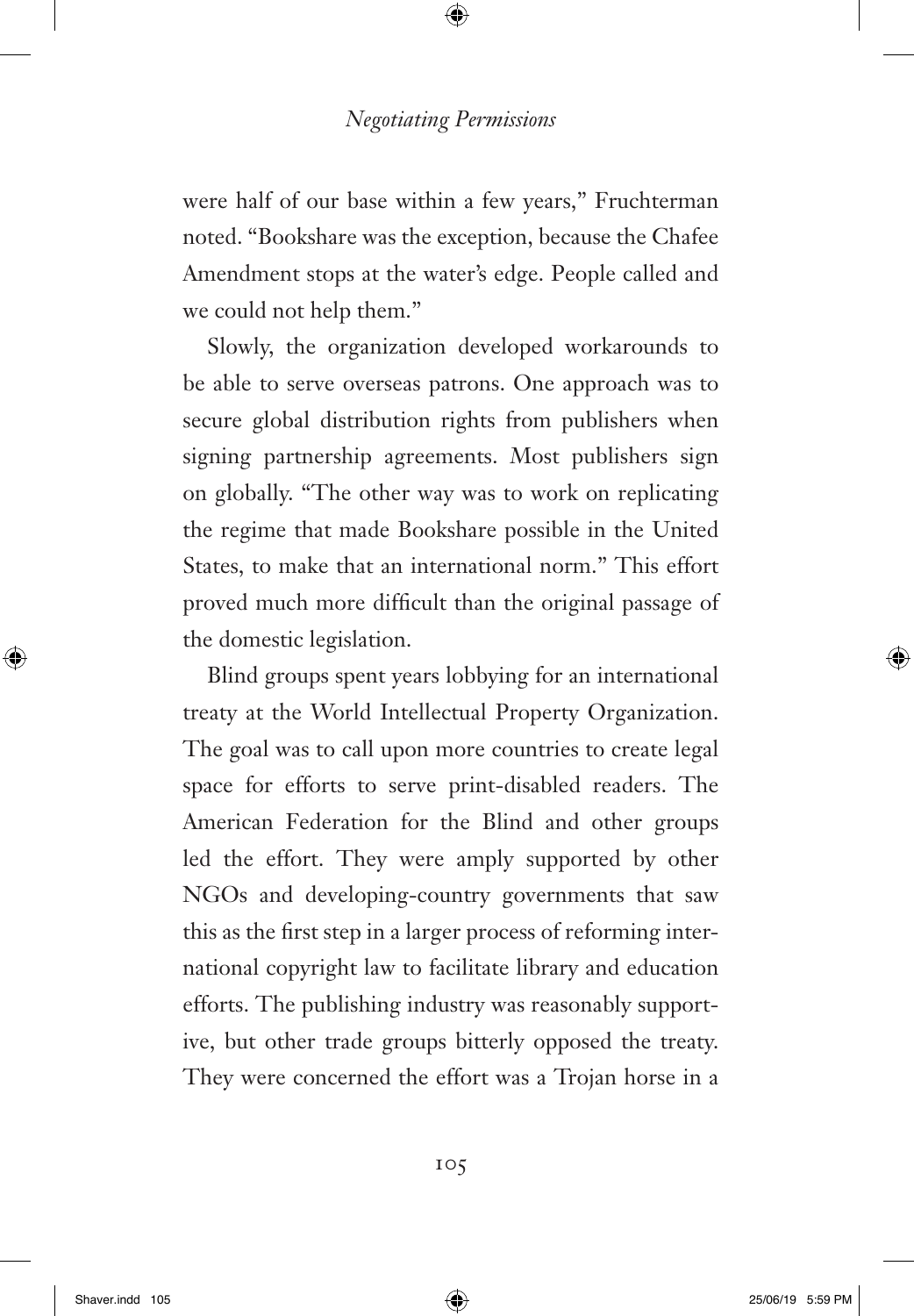larger battle to weaken intellectual property protections. According to Fruchterman: "The number one opposition was the Motion Picture Association of America, followed by the patent holders. They had to be publicly embarrassed into backing off."

The Marrakesh Treaty to Facilitate Access to Published Works for Persons Who Are Blind, Visually Impaired, or Otherwise Print Disabled was adopted in 2013. Five years later, however, advocates were still working to get the United States, Great Britain, and the European Union to ratify the treaty. Fruchterman explains: "The whole key to Marrakesh has been to get a major publishing market to ratify. That is where the money and the books are." The first major breakthrough came in 2017, when the European Union voted to join. Its members were required to comply by 2018. For readers in Africa and Latin America, implementation by France and Spain was particularly important to enabling the use of books in those languages. Also in 2018, the U.S. Senate voted to ratify the Marrakesh treaty. Congress simultaneously updated the Chafee Amendment to include international exchanges. As a result, print-disabled readers in India now enjoy access to Bookshare's full collection, and Spanish-speakers living in the United States can now read accessible books from Spain.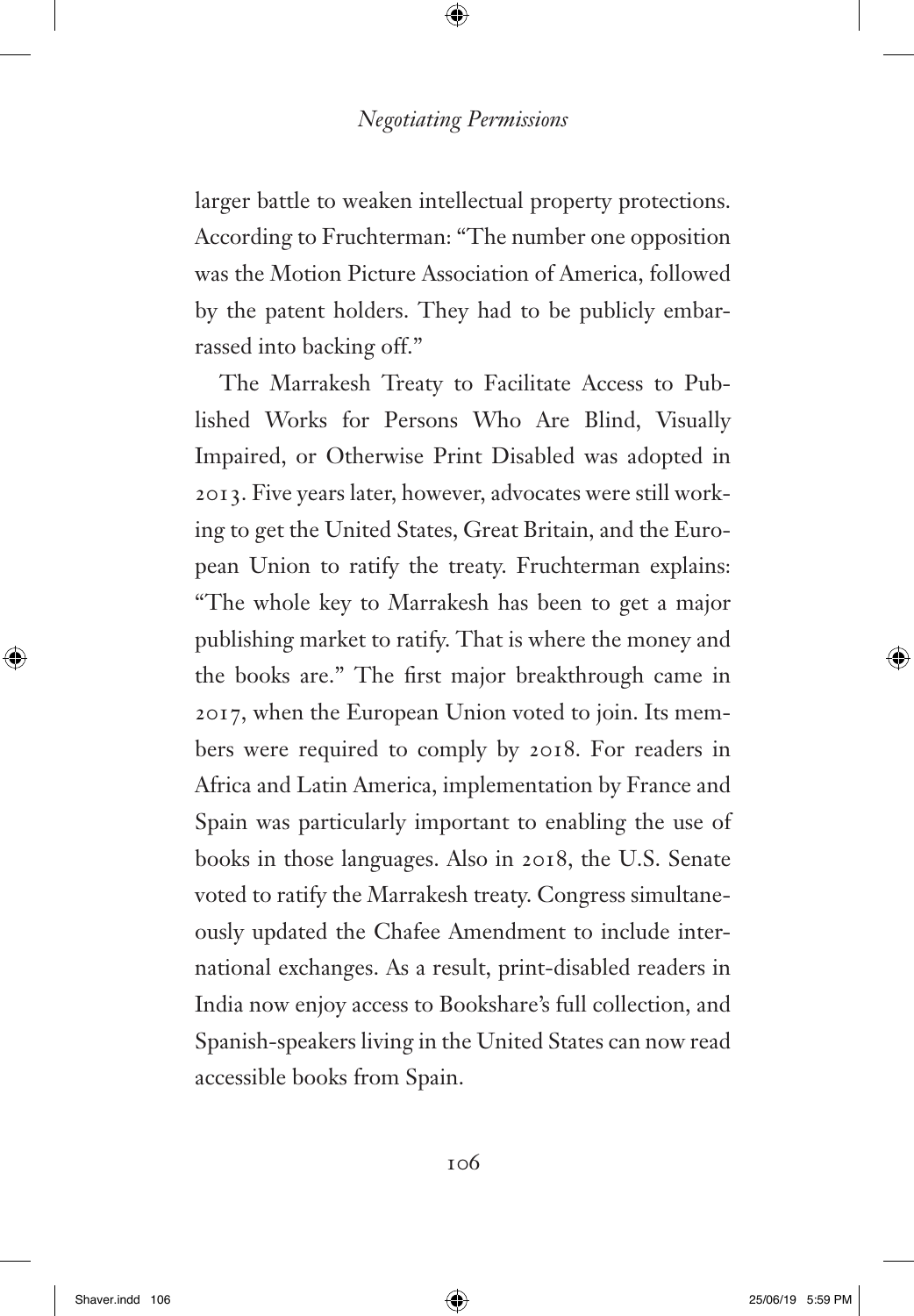## Lessons

Commercial publishers have already proven willing to grant free licenses to nonprofits distributing digital books to disadvantaged populations. Negotiating these publishing partnerships, however, entails significant transaction costs. Getting a publishers' attention, establishing trust, communicating and explaining the request, drafting a contract, having lawyers review it, and following up take significant time and money. It is vastly more efficient for nonprofits to sign a blanket agreement with each publisher than to request permissions on a title-by-title basis. Clearly establishing that such uses are legal even without permission also facilitates such partnerships. This can be done either within the framework of fair use, or by adopting specific copyright exceptions.

As nonprofit publishers and book dealers tackle book hunger, they must keep in mind the special needs of printdisabled readers. A scientific review by the Vision Loss Expert Group estimates that by 2020, 38.5 million people will experience blindness. Visual impairment affects six times as many persons, and hundreds of millions need eyeglasses to read, but cannot get them. Dyslexia International estimates that 700 million people are dyslexic. All together, around one billion children and adults have some kind of print disability. New book files can be intentionally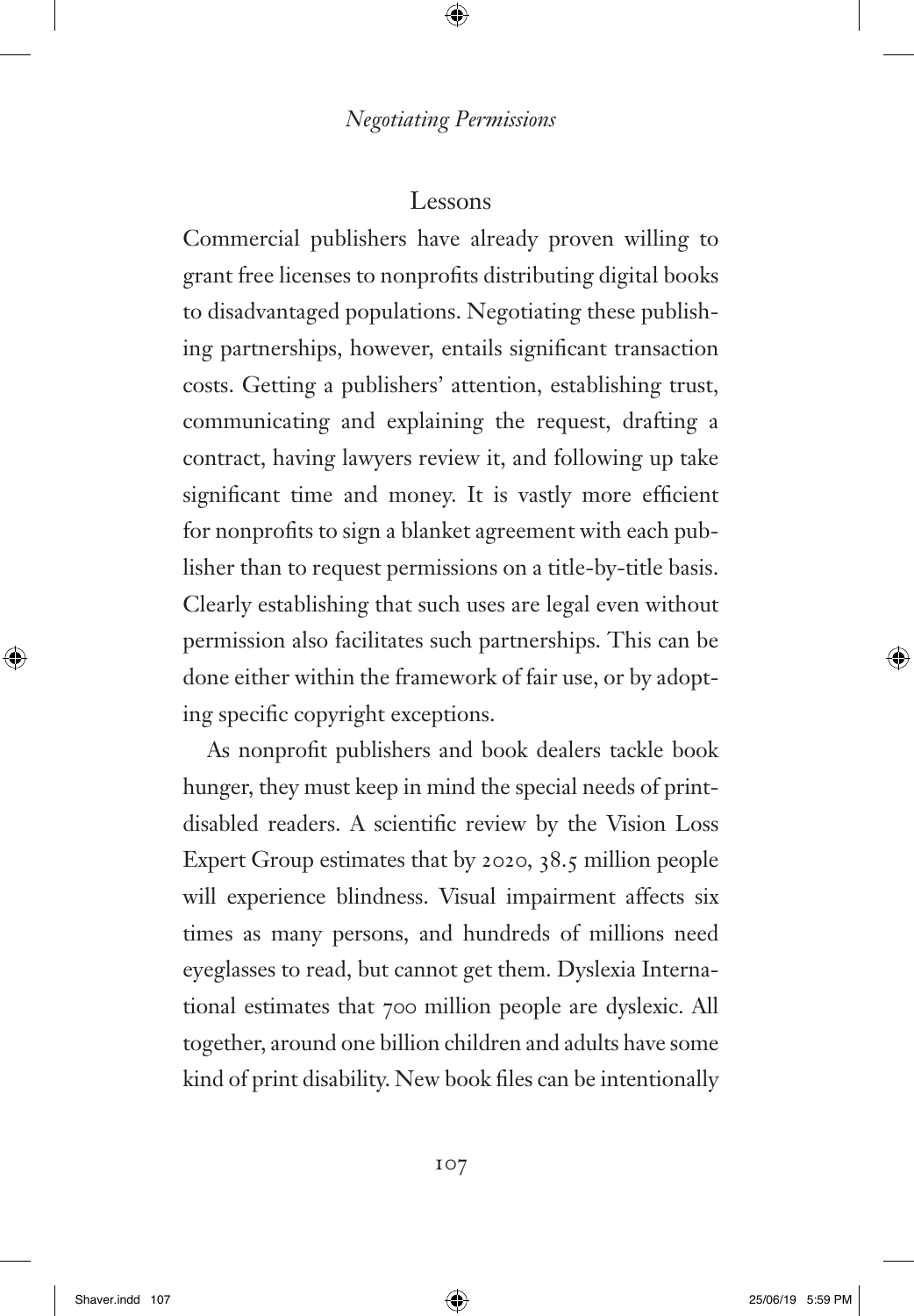designed to facilitate simple conversion into adaptive formats. Overlooking this design parameter at the start can make it much more difficult to correct the problem later.

It is commonly noted that digital technologies hold particular potential to empower people with disabilities. Far more often than is recognized, inventors with disabilities have themselves been the driving force behind technological developments. George Kerscher developed the first file format capable of rendering a work as text or audio to meet his own needs and those of others facing the same set of challenges. A partnership between Ray Kurzweil and Stevie Wonder produced the first synthesizer that actually sounded like a grand piano. Vint Cerf, one of the "fathers of the Internet," pioneered the early technology underlying email to better communicate with his wife—both had hearing disabilities. Readers with print disabilities were early adopters of books on tape and e-readers decades before most of us knew such things existed. Educational institutions for the blind were the first commercial adopters of flatbed scanners and text-to-speech software. Only later in the long process of development did all these technologies go mainstream, ultimately benefiting hundreds of millions of users.

Significantly, these groundbreaking innovative efforts did not take place in commercial firms, despite the promise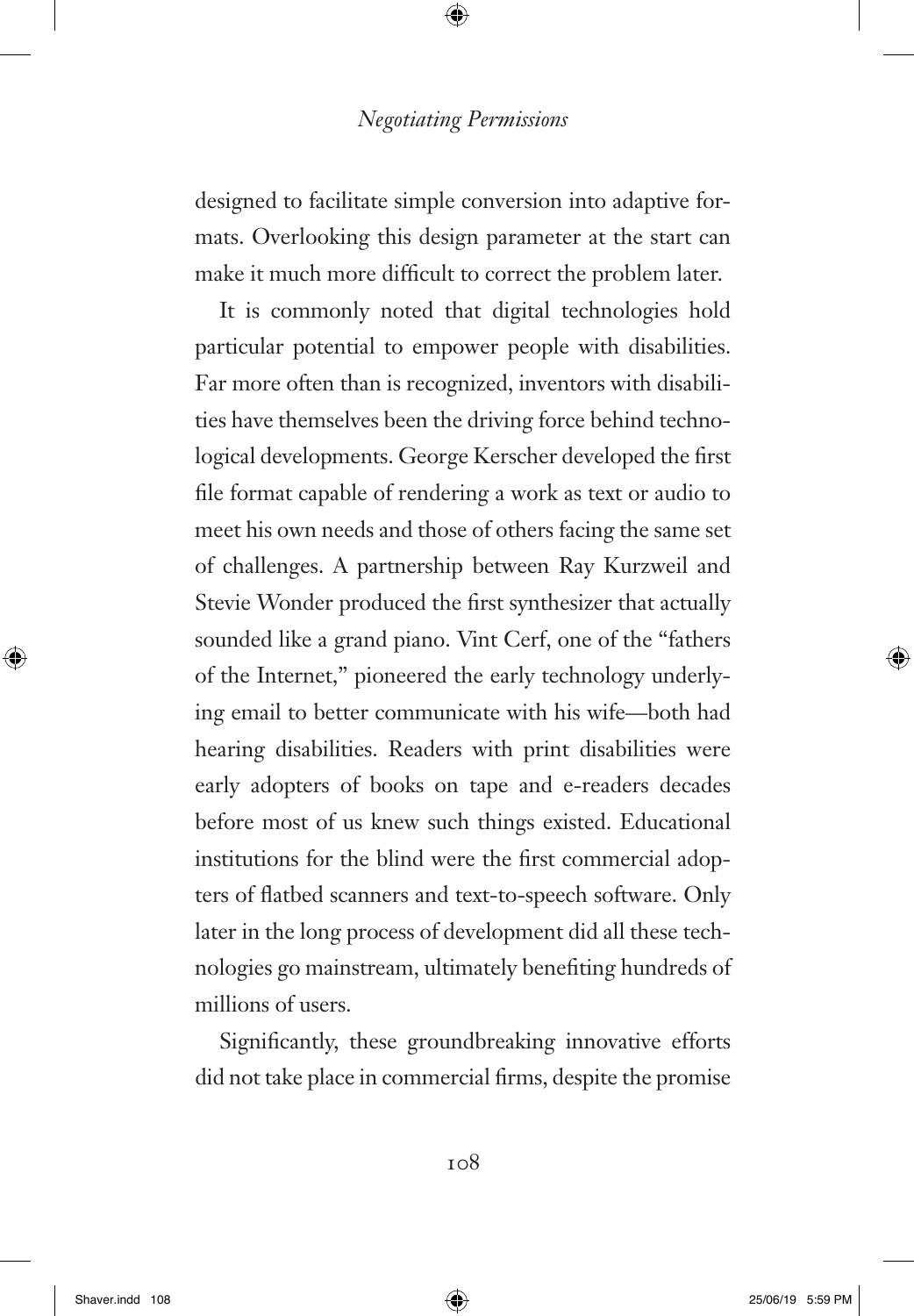of patents for new inventions. The market for solutions specific to readers with disabilities was too small to lure profit-minded entities, even with strong intellectual property protection. Rather, university scientists and nonprofits serving people with disabilities, and individual inventors with disabilities, did the difficult and unprofitable work of pioneering innovation. I call this phenomenon "missiondriven innovation." As the saying goes, "Necessity is the mother of invention." Nonprofits serving readers excluded by mainstream formats and business models are uniquely positioned to do the hard work of developing new technologies and business models. For them, radical innovation in publishing is mission-critical. For organizations whose mission is generating profit, it makes no sense to invest in the costly work of solving such difficult problems. Academics, whose core mission is knowledge, may not always have the drive to see the research through to a practical solution. Successful innovation requires a willingness to push through failure, and the passion and commitment to keep trying decades before financial rewards are possible.

Once the difficult early work is done, mission-driven innovation often goes on to deliver enormous benefits to a much broader user base, and to the profit-minded companies that serve that broad user base. This has proved